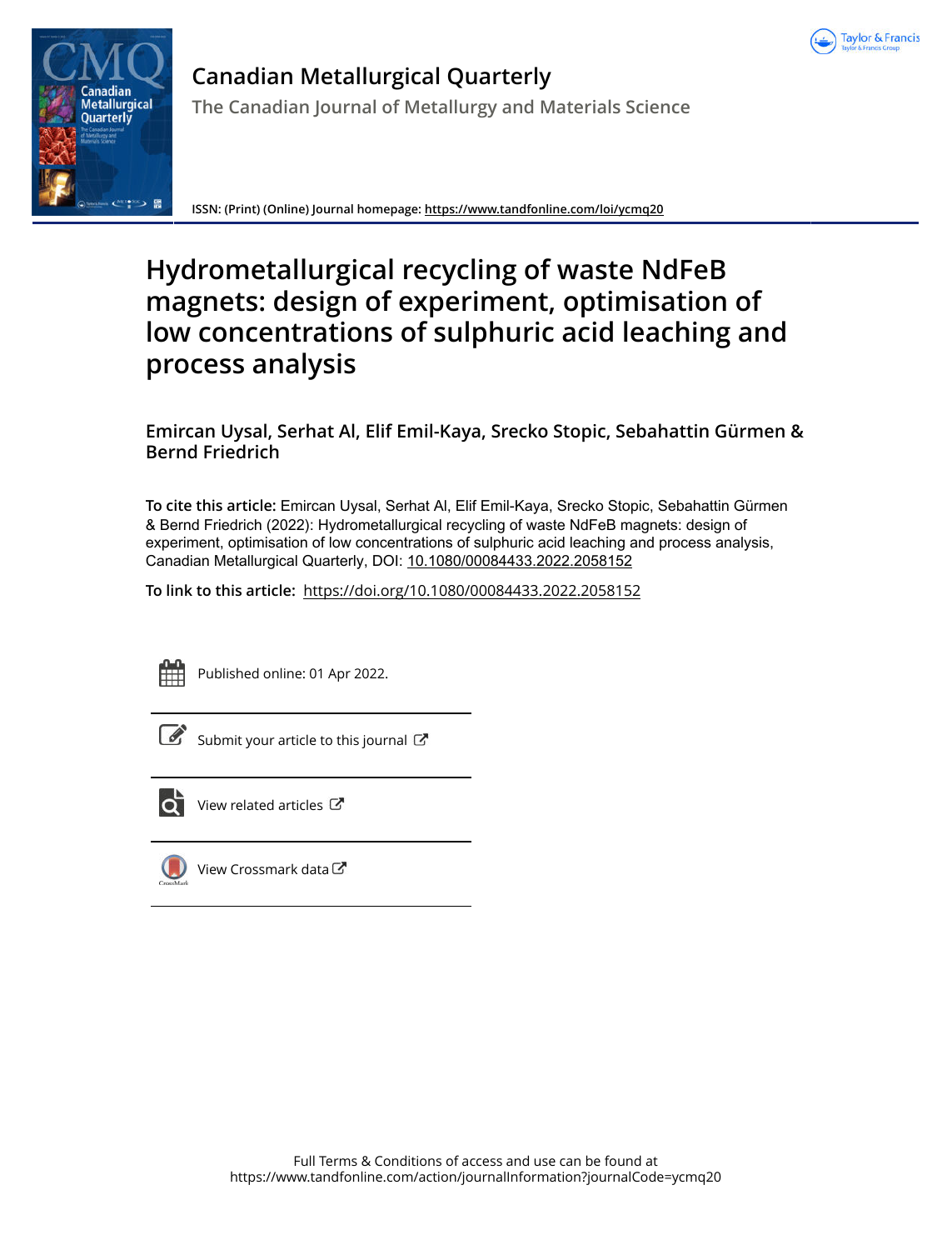Check for updates

# Hydrometallurgical recycling of waste NdFeB magnets: design of experiment, optimisation of low concentrations of sulphuric acid leaching and process analysis

Emircan Uysal<sup>a</sup>, Serhat Al<sup>a</sup>, Elif Emil-Kaya<sup>a,b,c</sup>, Srecko Stopic<sup>b</sup>, Sebahattin Gürmen<sup>a</sup> and Bernd Friedrich <sup>® b</sup>

<sup>a</sup>Department of Metallurgical & Materials Eng., Istanbul Technical University, Istanbul, Turkey; <sup>b</sup>IME Process Metallurgy and Metal Recycling, RWTH Aachen University, Aachen, Germany; <sup>c</sup>Department of Materials Science and Tech., Turkish-German University, Istanbul, Turkey

#### ABSTRACT

Efficient recovery of rare earth elements (REEs) from scrap NdFeB magnets is a significant requirement for a circular economy. Therefore, the development of a cost-effective and environmentally friendly leaching process for the dissolution of iron and REEs has received extensive interest. In this study, the dissolution of NdFeB magnet powders in sulphuric acid solution was investigated in detail. Taguchi orthogonal array was employed for the first time to define and optimise the influence of sulphuric acid concentration, solid-to-liquid ratio and stirring speed on the extraction of iron and rare earth elements (REEs). The acid concentration of sulphuric acid was determined as a key factor for iron and REEs dissolution, while solid-toliquid ratio and stirring speed slightly affected the dissolution of REEs and iron. Maximum iron and REEs extraction were achieved under optimal conditions as the sulphuric acid concentration of 1 M, solid-to-liquid ratio of 1/15 and stirring speed of 350 rev min<sup>-1</sup>. Consequently, after the validation experiment, it was proved that the design of experiments based on Taguchi orthogonal array is an efficient way for the optimisation of process parameters.

La récupération efficace des éléments de terres rares (ETR) à partir d'aimants rebuts de NdFeB est une exigence importante pour l'économie circulaire. Par conséquent, le développement d'un procédé de lixiviation rentable et écologique pour la dissolution du fer et des ETR a reçu un grand intérêt. Dans cette étude, on a examiné en détail la dissolution des poudres d'aimant de NdFeB dans une solution d'acide sulfurique. On a utilisé un tableau orthogonal de Taguchi la première fois pour définir et optimiser l'influence de la concentration d'acide sulfurique, du rapport solide à liquide et de la vitesse d'agitation sur l'extraction du fer et des éléments de terres rares (ETR). On a déterminé que la concentration en acide de l'acide sulfurique était un facteur clé pour la dissolution du fer et des ETR alors que le rapport solide à liquide et la vitesse d'agitation affectaient légèrement la dissolution des ETR et du fer. L'extraction maximale du fer et des ETR a été obtenue sous les conditions optimales d'une concentration d'acide sulfurique de 1 M, d'un rapport solide à liquide de 1/15 et d'une vitesse d'agitation de 350 tr/min. Par conséquent, après l'expérience de validation, on a prouvé que le plan d'expériences basées sur un tableau orthogonal de Taguchi est une manière efficace d'optimiser les paramètres du procédé.

## 1. Introduction

The development of high-added technological devices provides humanity with progress in technological advancement. One of the essential sources of economic development, both on the basis of countries and on a global scale, is a result of new generation technology products such as high efficiency and performance electronic devices, renewable energy systems, magnetic imaging devices etc. Rare earth elements (REEs) are crucial components for the production and development of new generation technological products in consideration of green energy production and low carbon emission. NdFeB permanent magnets, which contain ∼30% rare

<span id="page-1-0"></span>earth elements, have a wide range of engineering applications with the new generation technology. Rare earth elements, especially Nd, Dy and Pr are the main components of NdFeB permanent magnets which are widely used in green energy technologies and consumer electronics owing to their high magnetic performance. Rare earth elements are considered as critical raw materials due to increased demand and supply risk, as the NdFeB permanent magnet industry grows 20% annually [\[1](#page-10-0)]. Rare earth metals have been identified as the metals with the highest supply risk among the 41 elements on the critical metals list in Europe. China supplies 80–95% of the rare earth metal resource needed

© 2022 Canadian Institute of Mining, Metallurgy and Petroleum CONTACT Sebahattin Gürmen [gurmen@itu.edu.tr](mailto:gurmen@itu.edu.tr) Department of Metallurgical & Materials Eng., Istanbul Technical University, 34469 Istanbul, Turkey

#### ARTICLE HISTORY

Received 21 November 2021 Accepted 19 March 2022

#### **KEYWORDS**

Leaching; rare earth elements; NdFeB magnets; design of experiment; Taguchi method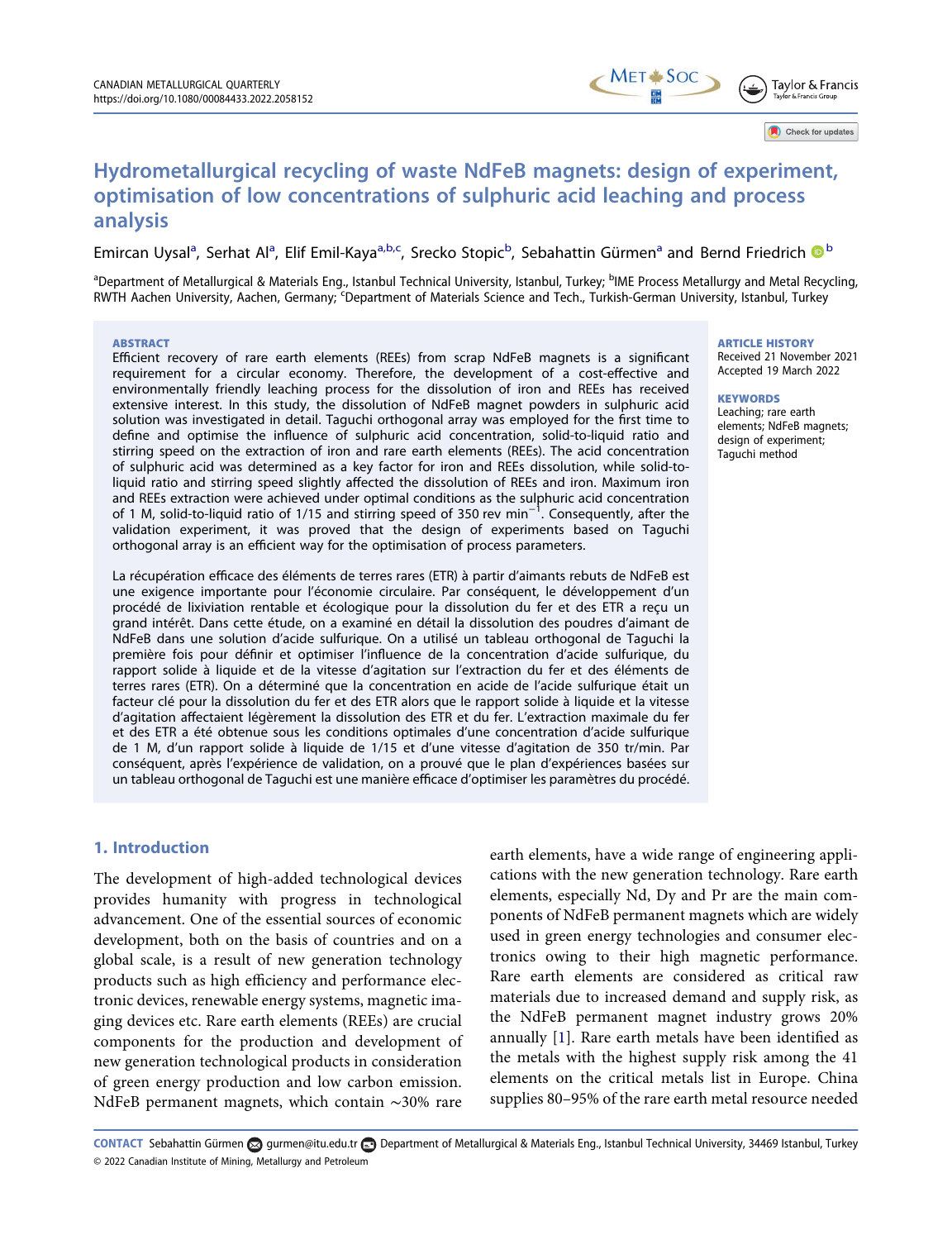for the production of NdFeB permanent magnets. Considering the increase in the demands of REEs such as Nd and Pr over the past years, the quota applied by China in 2009 indicated the adversities that may be accomplished in the supply chain of permanent NdFeB magnets [[1\]](#page-10-0). The critical importance of permanent magnets and rare earth elements has led to an increase in efforts to ensure the sustainability of the raw material. The recycling of end-of-life NdFeB magnets, or scrapped magnets due to a process failure, is the most effective alternative in recuperating the raw material supply complications. Recycling processes enable the recovery of many metals [\[2](#page-10-1)–4] and REEs from secondary raw materials. Various recycling techniques have been applied by researchers for recovering REEs from waste NdFeB magnets including pyrometallurgical, hydrometallurgical and electrometallurgical methods [5–[10\]](#page-10-2).

<span id="page-2-1"></span><span id="page-2-0"></span>Hydrometallurgical techniques, which include leaching, precipitation and solvent extraction for the recovery of REEs from secondary raw materials have been widely preferred. Hydrometallurgical methods are used for high purity grade recovery of REEs from lower grade raw materials. The separation of REEs via using the hydrometallurgical method can be achieved with higher selectivity than *via* using other methods. Furthermore, compared to the pyrometallurgical techniques, the scale-up hydrometallurgical equipment performs at a low cost [[11\]](#page-11-0). Nevertheless, many additional steps are needed to obtain the high purity product via using hydrometallurgical routes. Furthermore, in the industrial scale applications for recovery of REEs, both the amount and prices of the chemicals used are high in some cases [\[9](#page-11-1),[12](#page-11-2)–14].

<span id="page-2-5"></span><span id="page-2-4"></span><span id="page-2-3"></span><span id="page-2-2"></span>Various studies have been carried out on the recovery of REEs from secondary raw materials via using hydrometallurgical methods [\[7](#page-11-3),[8\]](#page-11-4). Bandara et al. [\[15](#page-11-5)] studied the HCl leaching process for motors containing RE magnets, steel and copper. After the demagnetisation and shredding of the scrap NdFeB magnet, the powders were leached in HCl,  $H_2SO_4$ , acetic acid, oxalic acid, formic acid and lactic acid for 24 h at room temperature. It is proved that 4M HCl has higher efficiency for the dissolution of NdFeB magnets. Eventually, the oxalate precipitation route was proposed by the addition of oxalic acid. In this step, 99% yield of  $(RE)_2$   $(C_2O_4)_3$  was achieved and the total REE recovery rate was calculated as 82% through different reduction potentials of steel, copper and RE magnets [[15\]](#page-11-5). Lyman and Palmer [\[16](#page-11-6)] studied the recycling of scrap NdFeB magnets by sulphuric acid  $(H_2SO_4)$ , and precipitation of rare earth salts with (NaOH) and ammonium hydroxide (NH4OH). The weight ratio of acid-to-scrap was held at 2:1 or higher to dissolve the magnet powders and to <span id="page-2-6"></span>keep on a low pH for avoiding Fe (II) oxidation to Fe (III). Afterwards, REEs were precipitated as sodium sulphate double salt  $(Nd_2(SO_4)_3 \cdot Na_2SO_4 \cdot 6H_2O)$  and ammonium sulphate double salt  $(Nd_2(NH_4)_2(SO_4)_4$  $8H<sub>2</sub>O$ ) by NaOH and NH<sub>4</sub>OH, respectively. The recovery of Nd, about 95%, was achieved between the pH values of 1.5 and 2, using NaOH. However, a remarkable amount of Fe was precipitated above the pH value of 5. Furthermore, in the case of  $NH<sub>4</sub>OH$ , the recovery of Nd was about 70% owing to the solubility of its salt in the solution. Tian et al. [\[17](#page-11-7)] proposed a method for the recovery of REEs from NdFeB by avoiding iron precipitation. During the HCl leaching, chelating agents such as tartaric acid and hexamethylenetetramine (HMTA) were employed to prevent iron precipitation. Subsequently, the precipitation of rare earth elements was investigated by oxalic acid [\[17](#page-11-7)]. Venkatesan et al. focused on the conversion of Fe (II) to Fe (III) by the electro-oxidative process. First, NdFeB magnets were dissolved by HCl; then, the conversion of Fe (II) to Fe (III) which is significant for selectively REEs precipitation, was performed by the electrochemical method. Finally, oxalic acid was employed to form rare-earth oxalates. After the precipitation with oxalic acid, approximately a 99% of purity rare earth oxide was produced [[18\]](#page-11-8). Likewise, Önal et al. [\[19](#page-11-9)], investigated the complete leaching process by  $H_2SO_4$ , to recover valuable metals (Ni, Co and Cu) and REEs.  $MnO<sub>2</sub>$  was preferred to oxidise Fe (II) to Fe (III) at an ambient temperature. Iron was precipitated by adjusting the pH using  $Ca(OH)_2$  or MnO. After that, REEs and Co were selectively precipitated as oxalate and sulphide forms, respectively. Lin et al. reported that waste NdFeB magnets were leached with HCl,  $H<sub>2</sub>SO<sub>4</sub>$  and  $HNO<sub>3</sub>$ , and subsequently, hematite precipitation was performed in a hydrothermal reactor. While iron in the nitric acid solution was selectively precipitated in the reactor, hematite formation was not observed in sulphuric acid and hydrochloric acid solution [\[20](#page-11-10)].

<span id="page-2-9"></span><span id="page-2-8"></span><span id="page-2-7"></span>The design of experiments (DOE) is used in various fields due to the fact that it reduces testing costs and creates optimal conditions. One of the most utilised methods to optimise the process parameters is the Taguchi method. This method is considered economical compared to the other methods in terms of the number of experiments. Moreover, it allows to optimise the process with the best performance. Subsequently, the statistical and mathematical methods provide a broad range of information with a lower number of experiments [21–[25\]](#page-11-11).

<span id="page-2-10"></span>In the present study, we aim to define the optimal process parameters of the NdFeB magnet powders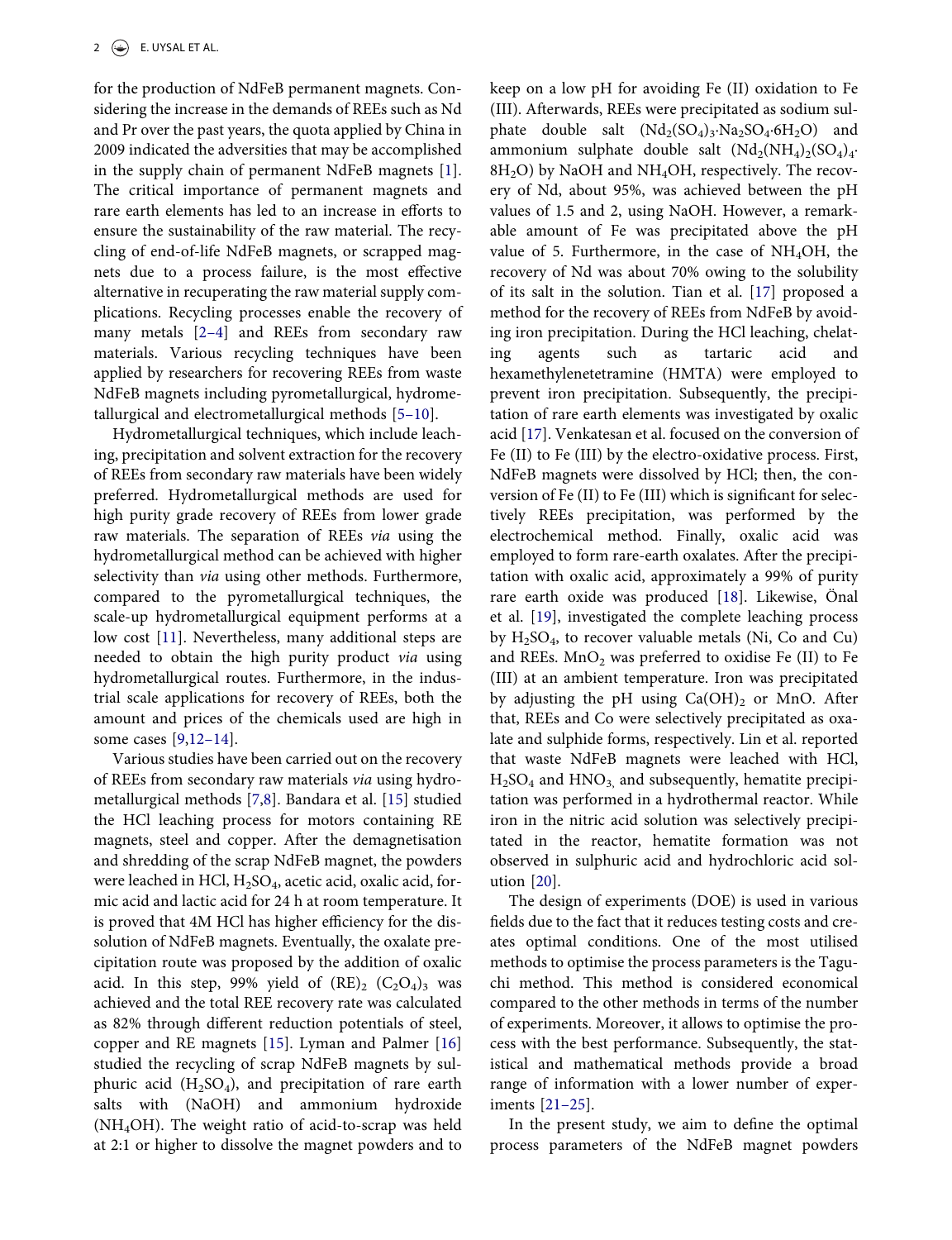leaching experiment to achieve a higher leaching efficiency with low concentrations of sulphuric acid. To evaluate the effects of the influencing variable on the leaching efficiency, an experimental design technique based on the Taguchi orthogonal array was employed. Afterwards, the statistical method supplied the information regarding the most significant process parameters. Moreover, to prove the reparability and consistency of the results of the leaching experiments, the validation experiment was carried out.

#### 2. Materials and methods

#### 2.1. Materials

Waste NdFeB permanent magnets were obtained from Arçelik A.Ş. (Turkey) and used as a raw material for magnet powder.  $H_2SO_4$  (95–98% purity, Merck quality, Germany) was used for leaching. De-ionised water (produced from Milli-q, ITU, Turkey) was used.

#### 2.1. Sample pretreatment

Sample preparation prior to the leaching experiments affects the leaching efficiency [\[1](#page-10-0)]. Initially, magnetism removal of the waste NdFeB magnets was required, since the demagnetisation of waste NdFeB magnets is an important step before grinding. The demagnetisation process was conducted at 350°C for 30 min in a muffle furnace (Nabertherm). After the demagnetisation process, waste NdFeB magnet samples were subjected to the grinding process. Vibration milling was used to obtain the powder form of NdFeB magnets and to demagnetise them. The grinding process was applied for 3 min for 50 g bulk magnets.

#### 2.2. Leaching experiments

Sulphuric acid was used to complete the leaching of waste demagnetised NdFeB magnet powders. The Taguchi experimental design method was applied to obtain an optimum leaching parameter between specific limiting conditions. Our Taguchi experimental design, which is of  $L_9(3^3)$  layout, has 3 factors and each factor has 3 levels. Acid concentration, stirring rate and S/L ratio were investigated by changing three variables. [Table 1](#page-3-0) represents the details of the experimental design. About 200 mL of sulphuric acid was consumed for each leaching experiment. In each experimental set, the time was kept constant for 30 min and the temperature was set as room temperature ( $\sim 25^{\circ}$ C). The leaching processes were carried out in a heat-controlled heating mantle (Weightlab, WF-BDK500), overhead

<span id="page-3-0"></span>Table 1. Experimental designs with a 3-factor, 3-level L<sup>9</sup> orthogonal layout.

| Number of<br>experiments | Acid<br>concentration (M) | Solid-to-liquid<br>ratio (g $ ^{-1}$ ) | Stirring speed<br>(rev min <sup>-1</sup> ) |
|--------------------------|---------------------------|----------------------------------------|--------------------------------------------|
|                          | 0.25                      | 1/20                                   | 200                                        |
|                          | 0.25                      | 1/15                                   | 350                                        |
| 3                        | 0.25                      | 1/10                                   | 500                                        |
| 4                        | 0.50                      | 1/20                                   | 350                                        |
| 5                        | 0.50                      | 1/15                                   | 500                                        |
| 6                        | 0.50                      | 1/10                                   | 200                                        |
|                          | 1.00                      | 1/20                                   | 500                                        |
| 8                        | 1.00                      | 1/15                                   | 200                                        |
| 9                        | 1.00                      | 1/10                                   | 350                                        |

mixer (IKA Yellow Line) and using a 3-necked quartz reactor, after the leaching leach residue and pregnant leach liquor were separated using a vacuum filtration system. Final filtration was practiced through 0.45  $\mu$ m and 0.22 µm filters using a syringe. After leaching and filtration, the pregnant leach liquor solutions were stocked to 1L with distilled water. The leaching efficiency was calculated with the insoluble powder weight via using Equation (1). [Figure 1](#page-3-1) shows the experimental set-up for leaching. [Figure 2](#page-4-0) presents the experimental processes.

%The leaching efficiency

total amount of powder fed into the leaching process(g)− insoluble particle weight (g)

= total amount of powder fed into the leaching process(g)  $\times$  100

(1)

<span id="page-3-1"></span>

Figure 1. Leaching experiments' set-up.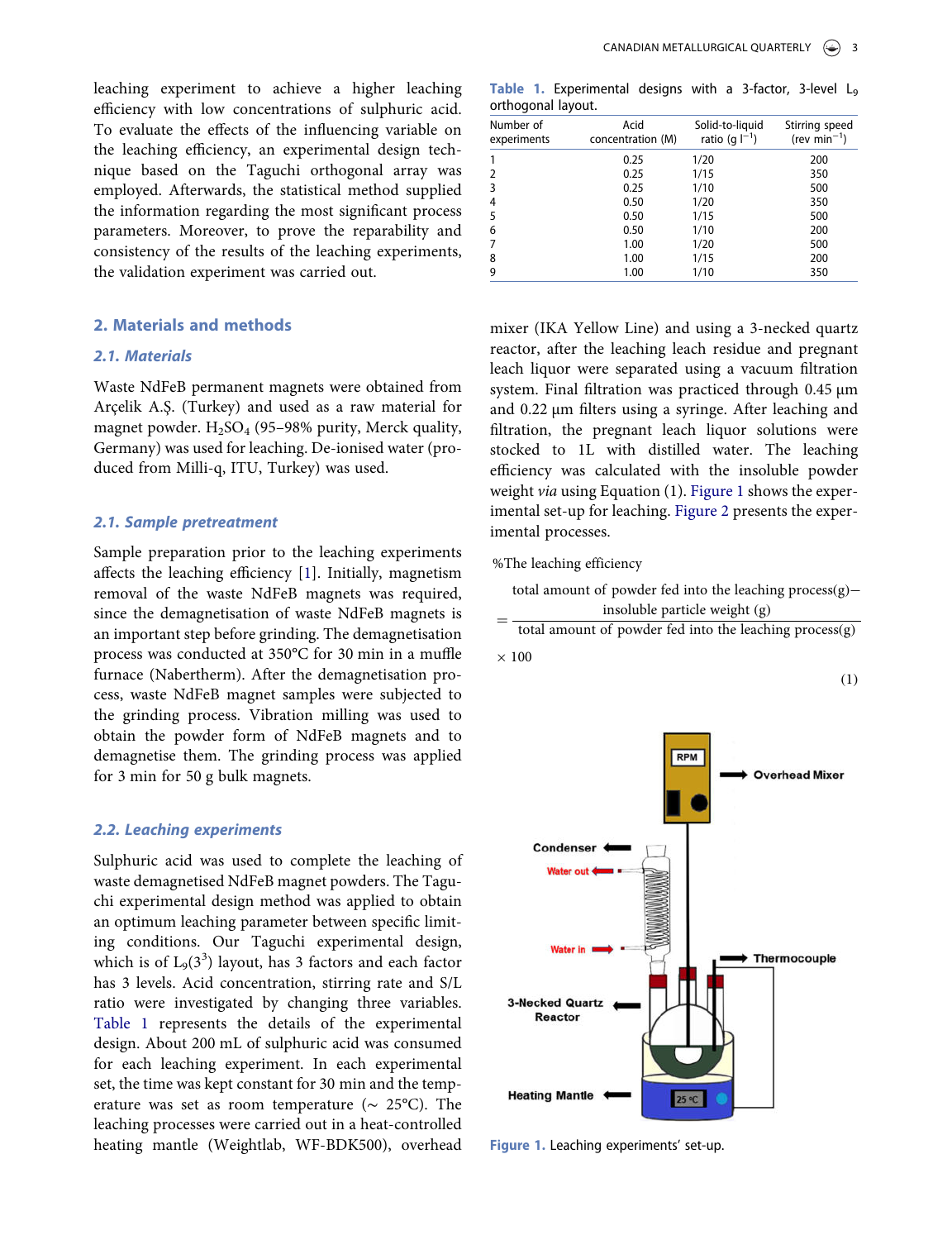<span id="page-4-0"></span>

Figure 2. The main schematic of experimental design.

#### 2.3. Characterisation

The waste magnets were Ni-coated and the coating thickness was determined using the SEM (JEOL-JSM 700F) analysis after the demagnetisation process. The particle size distribution of NdFeB magnet powders was determined via the DLS analysis (Mastersizer 2000).The XRF (Rigaku ZSX Primus II) analysis was performed to obtain the chemical composition of the magnet powder. The X-ray diffraction analysis (XRD) (Rigaku Miniflex, Cu Kα, 10° ≤ 2Θ ≤ 90°) was performed to reveal the main phases in the powders. The metal ion concentration in the solutions, formed as a result of the leaching processes, was calculated by the ICP-OES (Spectro Genesis) analysis. Based on the ICP results, the percent resolution efficiencies of the metals in the initial powder are explained using Equation (2) [[26\]](#page-11-12).

<span id="page-4-2"></span>demagnetised. The demagnetised NdFeB permanent magnet samples were cut into two pieces to determine the coating thickness of Ni by the SEM analysis. About 9-10  $\mu$ m Ni coating was observed via the SEM analysis. Cross-sectional SEM images of waste NdFeB magnets are shown in [Figure 3\(](#page-5-0)a), and also, bulk waste magnet's SEM images are presented in [Figure 3](#page-5-0) (b). As seen in the SEM images, the darker phases are  $Nd<sub>2</sub>Fe<sub>14</sub>B$ , while the light colour regions are Nd-rich phases [\[27](#page-11-13)]. The demagnetisation process was applied to bulk magnets. The high contact surface area with the acid solution increases the leaching efficiency. The demagnetised magnets were milled to increase the surface area. It was determined by the DLS analysis that the particle size of the milled powders was approximately 27  $\mu$ m. The particle size distribution of demagnetised and milled waste NdFeB magnet powders is

<span id="page-4-1"></span>
$$
Recovery(\%) = \frac{\left(\text{Meta1 solution ICP}\left(\frac{g}{L}\right)\right) * (Leach volume(L))}{\left(\text{Meta1 amount in Fe} - Nd(\%) from XRF) * (Initial Fe - Nd amount(g))} * 100
$$
\n(2)

#### 3. Result and discussion

# 3.1. Characterisation results of NdFeB permanent magnets

The NdFeB magnets with Ni-coating were supplied from Arçelik A.Ş. The supplied magnets were first

shown in [Figure 4.](#page-5-1) After the grinding process of the demagnetised waste NdFeB magnet, the composition and main phases of the powder sample were determined by the XRD-XRF analyses. Nd and Fe present in the waste NdFeB magnet is 20.46% wt. and 70.21% wt. (see [Table 2\)](#page-5-2), respectively, and the main phase in the waste NdFeB magnet powder obtained as  $Nd_2Fe_{14}B$  is presented in [Figure 5](#page-6-0).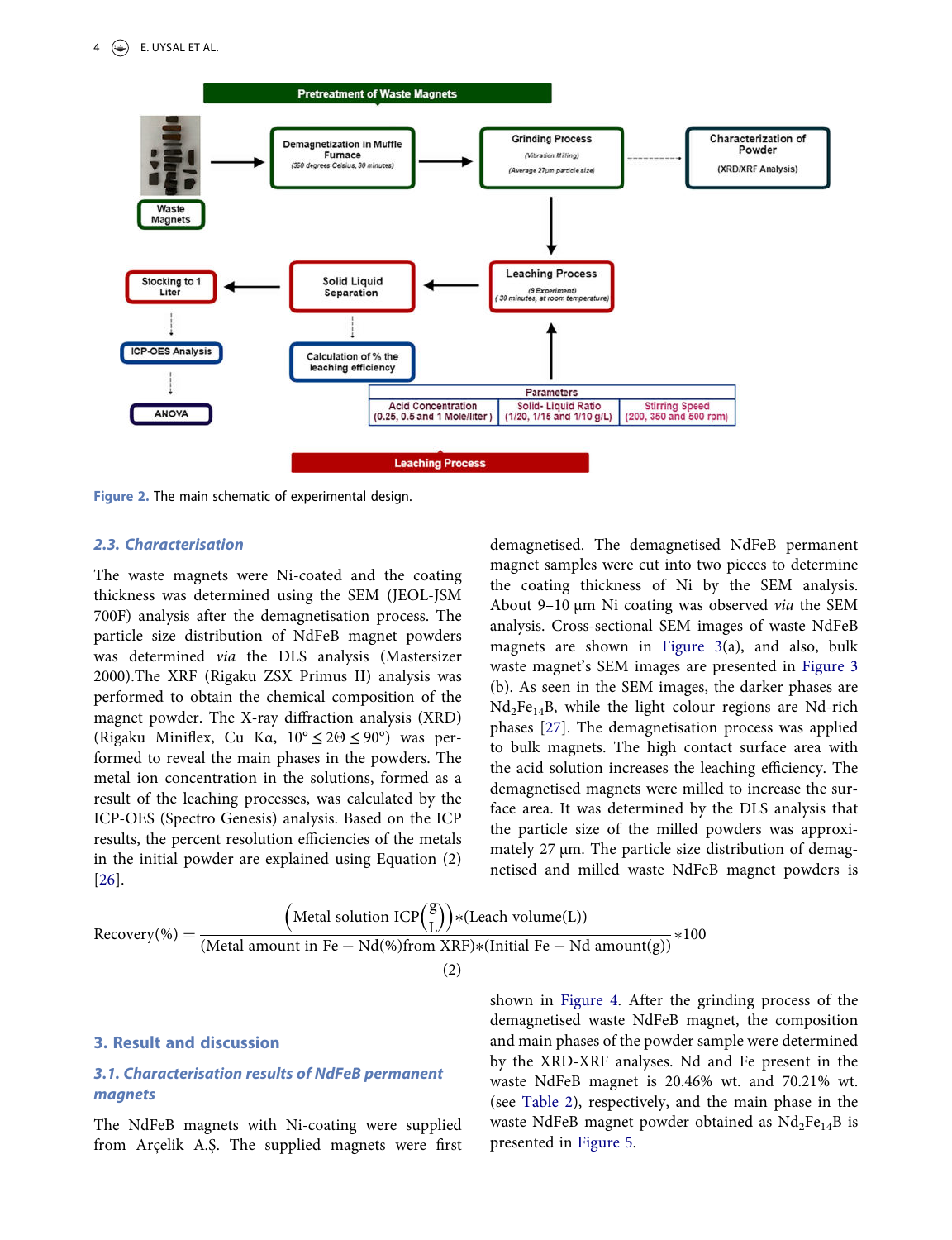<span id="page-5-0"></span>

Figure 3. (a) Cross-sectional SEM images of the waste NdFeB magnet (×500 magnification) and (b) longitudinal section SEM images of the waste NdFeB magnet  $(x1000$  magnification).

#### 3.2. Leaching of Fe and Nd with sulphuric acid

<span id="page-5-4"></span><span id="page-5-3"></span>The  $H_2SO_4$ , HCl and  $HNO_3$  mineral acids are commonly used in the leaching process of the NdFeB magnets [\[20](#page-11-10)–22]. Mineral acid leaching is an exothermic process and allows trivalent REE's to dissolve into solution [\[8](#page-11-4)]. Neodymium metal dissolves in sulphuric acid and forms Nd (III) ion with the hydrogen gas release [[28\]](#page-11-14). Depending on the type of acid used, iron dissolves into the solution as  $Fe^{2+}$  or  $Fe^{3+}$  ions.  $H_2SO_4$ was found to be the most effective mineral acid for dissolving Nd out of the three widely used mineral acids [[29\]](#page-11-15). For a solvent extraction method, nitric or hydrochloric acid is favoured, whereas sulphuric acid might be utilised for selective precipitation [\[1](#page-10-0)]. Considering the environmental factors, maximum leaching efficiency was aimed with minimum acid consumption for the design of leaching experiments. Reactions for Nd and Fe (main components in waste NdFeB magnet) dissolution in  $H_2SO_4$  are given in Equations 3 and 4. Gibbs free energy changes of the reactions given in Equations (3) and (4) were calculated using the FactSage [\[30](#page-11-16)] software and are presented in [Figure 6](#page-6-1). It has been observed that the efficiency of the reactions at low temperatures is higher. Therefore, leaching processes were carried out at room temperature without external heat. Although no

<span id="page-5-5"></span><span id="page-5-1"></span>

Figure 4. Particle size distribution of demagnetised and milled waste NdFeB magnet powders.

external heat was given, the leaching temperature increased spontaneously, as the reactions were exothermic. The maximum temperature values reached by the experimental sets are given in [Table 3](#page-6-2). München et al. studied sulphuric acid leaching for the most efficient recovery rate of Nd and Pr from waste secondary sources [\[31](#page-11-17)]. They examined the effects of different temperatures and times on recovery rates. They determined that 30 min leaching time is optimum for 25°C. So, in this study, we worked for 30 min. Furthermore, they used 2 M acid concentration and 1/20–1/40 solid-to-liquid ratios [\[31\]](#page-11-17). We used lower acid concentrations; and also, we increased the solid-to-liquid ratio. Our solid-to-liquid ratios are 1/20, 1/15 and 1/10.

<span id="page-5-6"></span>
$$
2Nd(s) + 3H_2SO_4(aq) \rightarrow 2Nd^{3+}(aq) + 3SO_4^{-2}(aq) + 3H_2(g) (3)
$$

$$
Fe(s) + H_2SO_4(aq) \rightarrow Fe^{2+}/Fe^{3+}(aq) + SO_4^{-2}(aq) + H_2(g)
$$
 (4)

The leaching efficiencies of each experiment were calculated using Equation (1) and are given in [Table 4](#page-6-3). According to the overall metal dissolution experiment 7 (acid concentration: 1 M, solid-to-liquid ratio: 1/20, and stirring speed: 500 rev min−<sup>1</sup> ) gives the most efficient result, while experiment 1 (acid concentration: 0,25 M, solid-to-liquid ratio: 1/20, and stirring speed: 200 rev min−<sup>1</sup> ) gives least efficiency. The concentration of metal ions taken into the leaching solution was determined by the ICP analysis, and their efficiencies were

<span id="page-5-2"></span>Table 2. XRF results of NdFeB magnet powders.

| Element | Fe    | Nd    | Pr    | Co   | Ni   | Mn   |
|---------|-------|-------|-------|------|------|------|
| %       | 70.21 | 20.46 | 5.63  | 1.26 | 1.03 | 0.30 |
| Element | Zr    | Nb    | Sn    | v    | Ba   | Aq   |
| %       | 0.09  | 0.05  | 0.04  | 0.03 | 0.02 | 0.01 |
| Element | Cd    | Sb    | As    | Cu   | Mo   | Ga   |
| %       | 0.007 | 0.007 | 0.005 | 0.66 | 0.01 | 0.14 |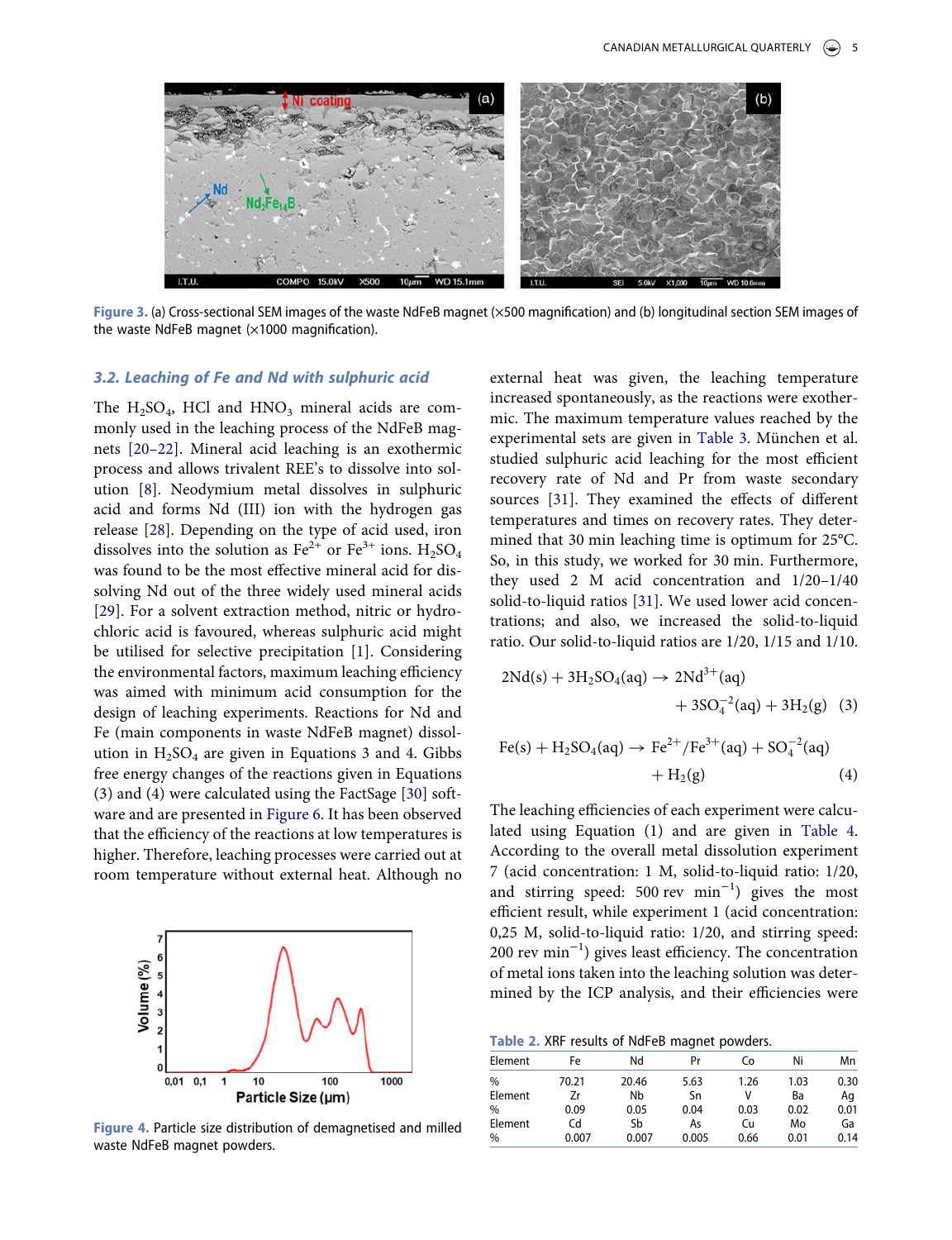<span id="page-6-0"></span>

Figure 5. XRD pattern of waste NdFeB magnet powders.

calculated using Equation (2) (results are given in [Table 3](#page-6-2)). The maximum leaching efficiency for Fe and Nd ions were obtained with experiment 7 (acid concentration: 1 M, solid-to-liquid ratio: 1/20, and stirring speed: 500 rev min<sup>-1</sup>) and experiment 8 (acid concentration: 1 M, solid-to-liquid ratio: 1/15, and stirring speed: 200 rev min<sup>-1</sup>), respectively. Decreasing the solid-to-liquid ratio affects Nd leaching positively, nevertheless, decreasing string speed affects negatively. Furthermore, as shown in [Figure 6](#page-6-1), the dissolution of Nd is higher than Fe in each experiment. Although the Nd leaching efficiency reached 98.79%, the Fe leaching efficiency remained at 60.63. As can be seen from thermodynamic studies, the Gibbs free energy of Nd dissolution is more negative. Therefore, Nd dissolution in the leaching system occurs more easily than Fe dissolution. When working at low concentrations and acid

<span id="page-6-2"></span>Table 3. Maximum temperatures reached in each set of experiments.

| Experiment number | Achieved max. temperature (°C) |
|-------------------|--------------------------------|
| 1                 | 25                             |
| $\overline{2}$    | 35                             |
| 3                 | 34                             |
| 4                 | 44                             |
| 5                 | 35                             |
| 6                 | 32                             |
| 7                 | 41                             |
| 8                 | 43                             |
| 9                 | 51                             |

amounts, the Nd leaching efficiency is higher than the Fe leaching efficiency as in this study, even leaching is not selective. As can be seen from thermodynamic studies, the Gibbs free energy of Nd dissolution is more negative. Therefore, Nd dissolution in the leaching system occurs more easily than Fe dissolution.

## 3.3. Taguchi experimental analysis of leaching process

The Taguchi experimental design, which is of  $L_9(3^3)$ orthogonal arrangement and Nd-Fe ions, and obtained

<span id="page-6-3"></span>

| Experiment<br>Code | % The leaching<br>efficiency | % Efficiency for<br>Fe [ICP] | % Efficiency for<br>Nd [ICP] |
|--------------------|------------------------------|------------------------------|------------------------------|
|                    | 4.00                         | 4.442                        | 11.55                        |
| 2                  | 24.98                        | 24.82                        | 28.83                        |
| 3                  | 5.60                         | 9.00                         | 8.97                         |
| 4                  | 73.20                        | 55.72                        | 70.40                        |
| 5                  | 34.28                        | 33.03                        | 62.72                        |
| 6                  | 20.15                        | 17.90                        | 19.87                        |
|                    | 98.50                        | 60.63                        | 95.7                         |
| 8                  | 89.87                        | 45.45                        | 98.79                        |
| 9                  | 49.90                        | 30.46                        | 48.41                        |
|                    |                              |                              |                              |

<span id="page-6-1"></span>

Figure 6. Graph of Gibbs free energy changes of resolution reactions for Fe and Nd.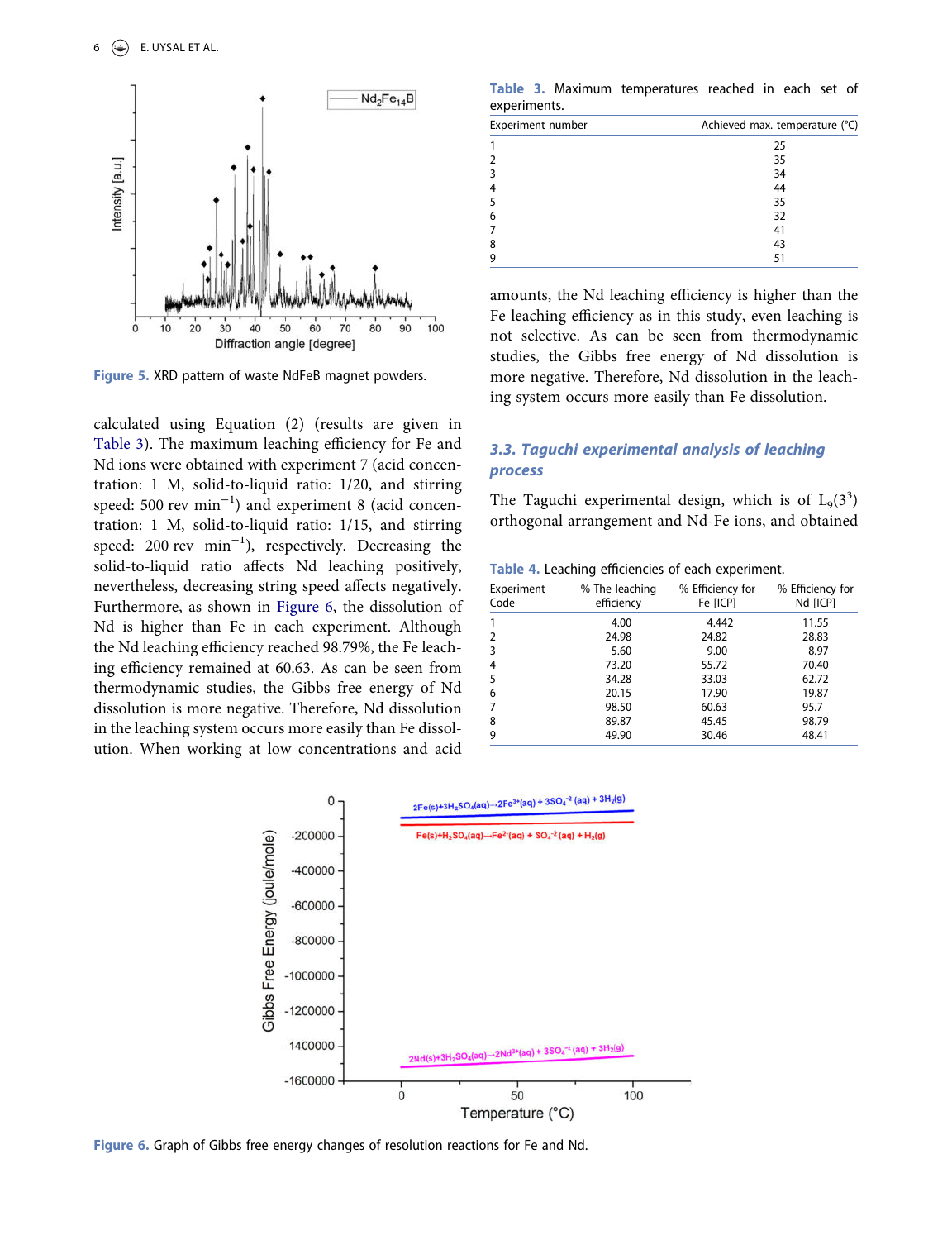<span id="page-7-0"></span>Table 5. The parameters and the results of experiments based on L<sub>9</sub> Taguchi's orthogonal arrays.

| Acid Concentration (M) | Solid-to-Liquid Ratio (q $I^{-1}$ ) | Stirring Speed (rev min <sup>-1</sup> ) | ICP Fe $(a ^{-1})$ | ICP Nd $(a ^{-1})$ | S/N for Fe (db) | S/N for Nd (db) |
|------------------------|-------------------------------------|-----------------------------------------|--------------------|--------------------|-----------------|-----------------|
| 0.25                   | 1/20                                | 200                                     | 0.31052            | 0.23724            | $-10.15820845$  | $-12.49624169$  |
| 0.25                   | 1/15                                | 350                                     | 2.32322            | 0.78738            | 7.321806755     | $-2.076312416$  |
| 0.25                   | 1/10                                | 500                                     | 1.26410            | 0.36764            | 2.035628627     | $-8.691544851$  |
| 0.5                    | 1/20                                | 350                                     | 3.91196            | 1.44358            | 11.84788811     | 3.18881713      |
| 0.5                    | 1/15                                | 500                                     | 3.09104            | 1.71290            | 9.802092503     | 4.674640187     |
| 0.5                    | 1/10                                | 200                                     | 2.51346            | 0.81412            | 8.005439562     | $-1.786231521$  |
|                        | 1/20                                | 500                                     | 4.25730            | 1.96062            | 12.5826851      | 5.84786857      |
|                        | 1/15                                | 200                                     | 4.25348            | 2.69790            | 12.5748879      | 8.620516963     |
|                        | 1/10                                | 350                                     | 4.27712            | 1.98350            | 12.6230287      | 5.948644096     |

as a result of each experiment via the ICP analysis, is presented in [Table 5](#page-7-0). Since the leaching efficiency is directly proportional to the amount of ions obtained, the larger is better approach was used to determine the signal-noise (S/N) ratios of each parameter [[20\]](#page-11-10). Equation (5) was used to calculate the S/N ratios. In this equation, 'n' represents the total number of repetitions of each experiment, and 'y' represents the concentration of metal ions [[24\]](#page-11-18). The effect parameters were calculated by using the S/N ratios in Equations (6–8) [\[32\]](#page-11-19). The obtained parameters graphs are given in [Figure 7\(](#page-7-1)a–c) for Fe and in [Figure 8](#page-8-0)(a–c) for Nd. The highest value of the S/N ratio for each factor is the optimum level for the experimental design with defined limits [\[33](#page-11-20)]. About 1 M  $H<sub>2</sub>SO<sub>4</sub>$ , 1/15 solid-to-

liquid ratio and 350 rev min<sup>-1</sup> stirring speed are obtained at optimum levels to achieve maximum Fe and Nd leaching efficiency at working ranges.

$$
S/N = -10 * \log \left( \frac{1}{n} * \sum_{n}^{\overline{l}=0} \left[ \frac{1}{y_i^2} \right] \right) \tag{5}
$$

$$
a_{(1,2,3)} = \frac{db_{(1,2,3)} + db_{(1,2,3)} + db_{(1,2,3)}}{3} \tag{6}
$$

$$
b_{(1,2,3)} = \frac{db_{(1,2,3)} + db_{(1,2,3)} + db_{(1,2,3)}}{3} \tag{7}
$$

$$
c_{(1,2,3)} = \frac{db_{(1,2,3)} + db_{(1,2,3)} + db_{(1,2,3)}}{3} \tag{8}
$$

<span id="page-7-3"></span><span id="page-7-2"></span><span id="page-7-1"></span>

Figure 7. S/N ratio graphics for Fe (a) acid concentration, (b) solid-to-liquid ratio and (c) stirring speed.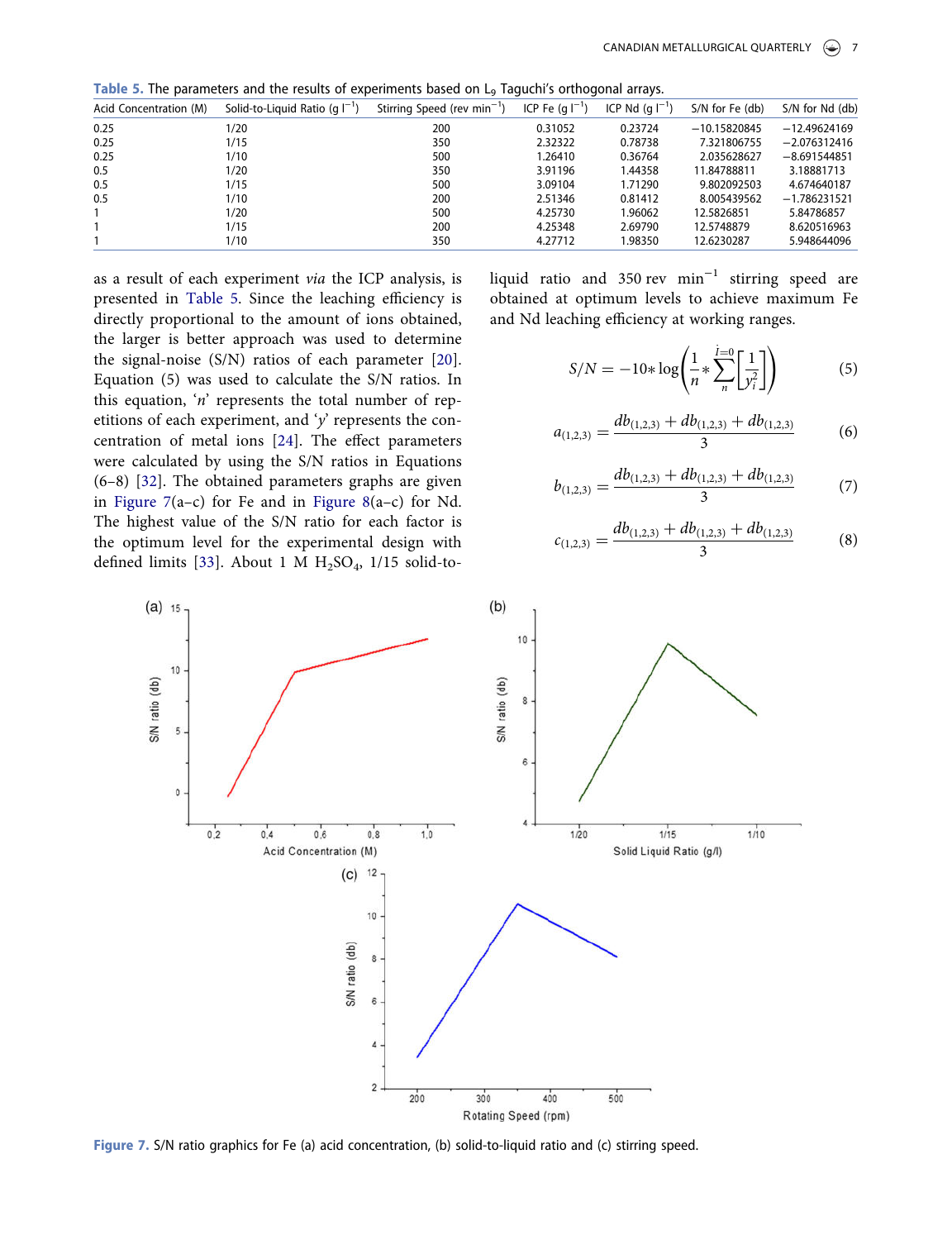<span id="page-8-0"></span>

Figure 8. S/N ratio graphics for Nd (a) acid concentration, (b) solid-to-liquid ratio and (c) stirring speed.

|                                         | $-$                | -       |         |        |       |       |
|-----------------------------------------|--------------------|---------|---------|--------|-------|-------|
| Source                                  | Degrees of Freedom | Sea SS  | Adi SS  | Adi MS |       |       |
| Sulphuric acid Concentration(M)         |                    | 13.4783 | 13.4783 | 6.7391 | 23.41 | 0.041 |
| Solid-to-liquid ratio (g $I^{-1}$ )     |                    | 0.466   | 0.466   | 0.233  | 0.81  | 0.553 |
| Stirring speed (rev min <sup>-1</sup> ) |                    | 1.9738  | 1.9738  | 0.9869 | 3.43  | 0.226 |
| Error                                   |                    | 0.5757  | 0.5757  | 0.2878 |       |       |
| Total                                   |                    | 16.4937 |         |        |       |       |

<span id="page-8-1"></span>Table 6. ANOVA analysis of Fe leaching from the NdFeB waste magnets.

The effects of parameters on the leaching efficiency were obtained by the analysis of variance (ANOVA). The most effective parameter for Fe and Nd leaching efficiencies is the acid concentration ([Tables 6](#page-8-1) and [7\)](#page-8-2). The F and P values of each factor are calculated and presented in [Tables 6](#page-8-1) and [7.](#page-8-2) This study was tested at the 95% confidence interval. If the P value is less than <span id="page-8-3"></span>0.05, it indicates that that parameter is effective on the system within the selected levels [[34\]](#page-12-0). Acid concentration is effective, although the solid-to-liquid ratio and stirring speed are not effective on this process within working ranges, according to the P values of the parameters. The ANOVA results of this process presented that the most effective parameter on the system is

<span id="page-8-2"></span>Table 7. ANOVA analysis of Nd leaching from the NdFeB waste magnets.

| There is no only analysis of that reaching from the that correlated magnets. |                    |         |         |         |       |       |
|------------------------------------------------------------------------------|--------------------|---------|---------|---------|-------|-------|
| Source                                                                       | Degrees of freedom | Sea SS  | Adi SS  | Adi MS  |       |       |
| Sulphuric acid concentration (M)                                             |                    | 4.59381 | 4.59381 | 2.29691 | 30.27 | 0.032 |
| Solid-to-liquid ratio (g $I^{-1}$ )                                          |                    | 0.75366 | 0.75366 | 0.37683 | 4.97  | 0.168 |
| Stirring speed (rev min <sup>-1</sup> )                                      |                    | 0.03685 | 0.03685 | 0.01842 | 0.24  | 0.805 |
| Error                                                                        |                    | 0.15178 | 0.15178 | 0.07589 |       |       |
| Total                                                                        |                    | 5.361   |         |         |       |       |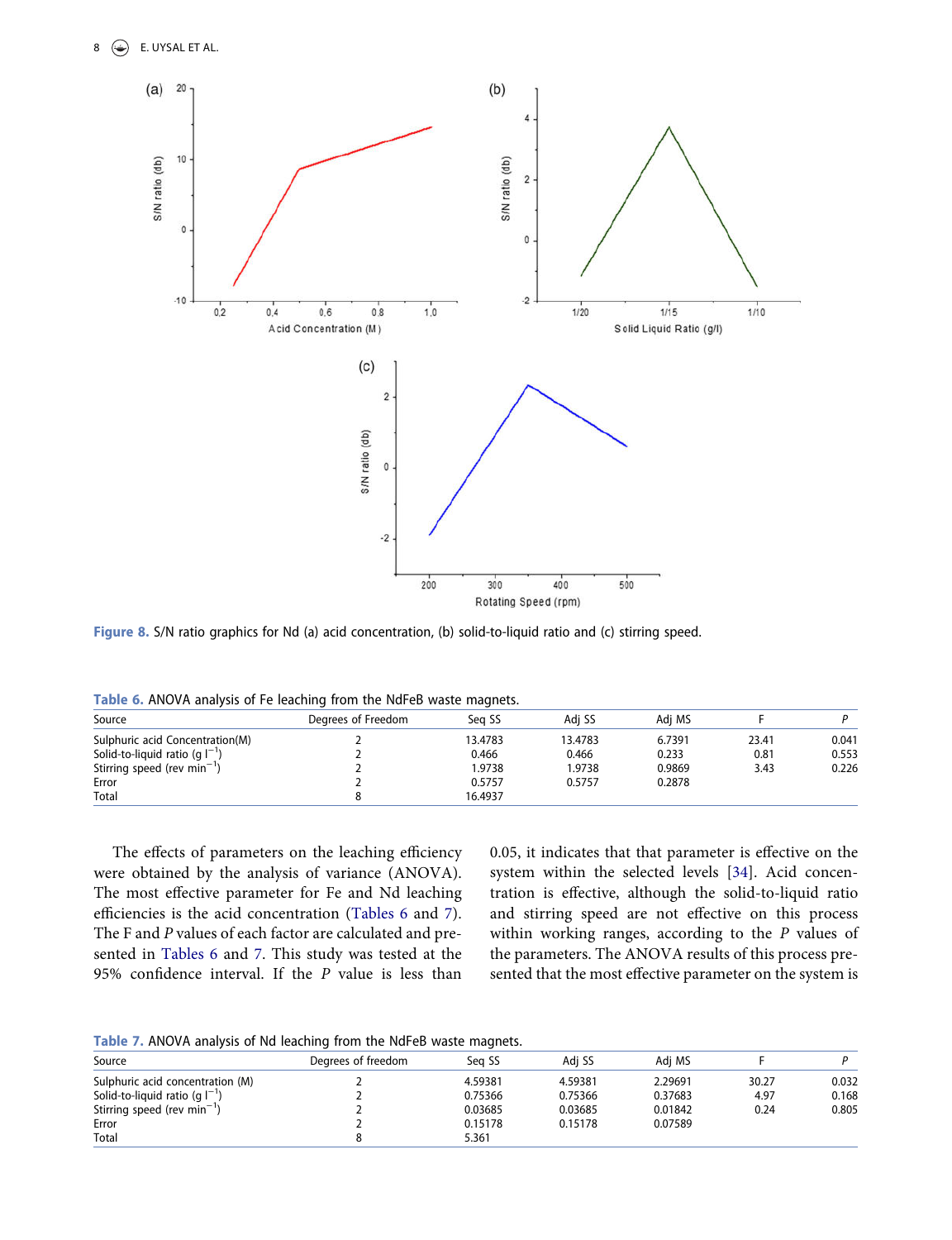<span id="page-9-0"></span>

Figure 9. The effect of parameters on the system as a percentage: (a) Fe leaching and (b) Nd leaching.

the acid concentration (see [Figure 8\)](#page-8-0). R-Sq and R-Sq (Adj) values were calculated for both metal ions. R-Sq and R-Sq (Adj) were calculated as 96.51% and 86.04% for Fe leaching; 97.26% and 89.03% for Nd leaching, respectively.

<span id="page-9-1"></span>The percentage effect of each parameter on this study was calculated by Equation (9) [[35\]](#page-12-1). The acid concentration was the most effective factor for Fe and Nd leaching with 84.31% and 85.31%, respectively. Otherwise, the solid-to-liquid ratio was 2.92% for Fe and the stirring speed was the least effective factor for Nd with 0.68%. The percentage effect of the parameters is given in [Figure 9](#page-9-0).

Effect of each factor 
$$
\% = \frac{\text{Segss}}{\text{Segss (Total)}} * 100
$$
 (9)

<span id="page-9-2"></span>Theoretically, maximum Nd and Fe resolution efficiency was calculated using Equation (10) [[36,](#page-12-2)[37](#page-12-3)]. In this equation, 'T' represents the mean of the S/N ratio in all experiments, and 'C' represents the optimum leaching conditions. For both metal ions, 1 M  $H_2SO_4$  (a<sub>3</sub>), 1/15 solid-to-liquid ratio (b<sub>2</sub>) and 350 rev min<sup>-1</sup> stirring speed (c<sub>3</sub>) were chosen as they would give maximum results with the limited levels. Theoretically, the maximum leaching efficiency of Fe and Nd was calculated as 5.16660 and 2.68380  $g1^{-1}$ , respectively. The control experiment was performed and the result of the performed experiment was consistent with the calculation result. The pH value of the control experiment was approximately 1,2 and it was found that the pH value was suitable for the Fe removal processes [\[38](#page-12-4)].

<span id="page-9-3"></span>
$$
C = T + (a_3 - T) + (b_2 - T) + (c_2 - T) \tag{10}
$$

#### 3.3.1. Effect of acid concentration

The calculated S/N ratios of acid concentration for each level are presented in [Figures 4\(](#page-5-1)a) and Figure [5\(](#page-6-0)a) for Fe/Nd leaching, respectively. In this study, 0.25, 0.5 and 1 M  $H_2SO_4$  were used. The S/N ratios of 0.25, 0.5 and 1 M acid concentrations are calculated as −0.26692, 9.88514 and 12.59353 on Fe leaching, respectively. Also, the S/N ratios of acid concentration levels for Nd leaching are −7.7547, 8.736277 and 14.56916, respectively. The 1 M H2SO<sup>4</sup> 's S/N ratio is the highest, so the most effective level was determined as 1 M. Manifestly, increasing the acid concentration allows the  $H^+$  ion to increase in the leaching process and also allows more chances for the oxidation of metal atoms [\[39](#page-12-5)]. The 'p' values are 0.041 and 0.032 for Fe and Nd leaching, respectively. Therefore, the selected acid concentration range has an effect on the system when it is studied at the 95% confidence interval [[40\]](#page-12-6).

#### <span id="page-9-5"></span><span id="page-9-4"></span>3.3.2. Effect of solid-to-liquid ratio

<span id="page-9-6"></span>In these experiments, the acid volume was preserved constant (200 ml) and the amount of powder was changed. The S/N ratios of 1/20, 1/15 and 1/10 solid-to-liquid ratios are as follows for Fe and Nd leaching processes, respectively: 4.757455, 9.899596 and 7.554699; −1,15318, 3,73961 and −1,50971. Increasing the S/L ratio from 1/20 to 1/15 increased the S/N ratio, while increasing the S/N ratio from 1/15 to 1/10 decreased the S/N ratio. Increasing the solid-to-liquid ratio up to a point increases the possibility of acid-powder interaction, and after a certain point, it causes the solution to be saturated [[41](#page-12-7)] Furthermore, the 'P' values of the solid-to-liquid ratio are 0.553 and 0.168 for Fe and Nd. It was observed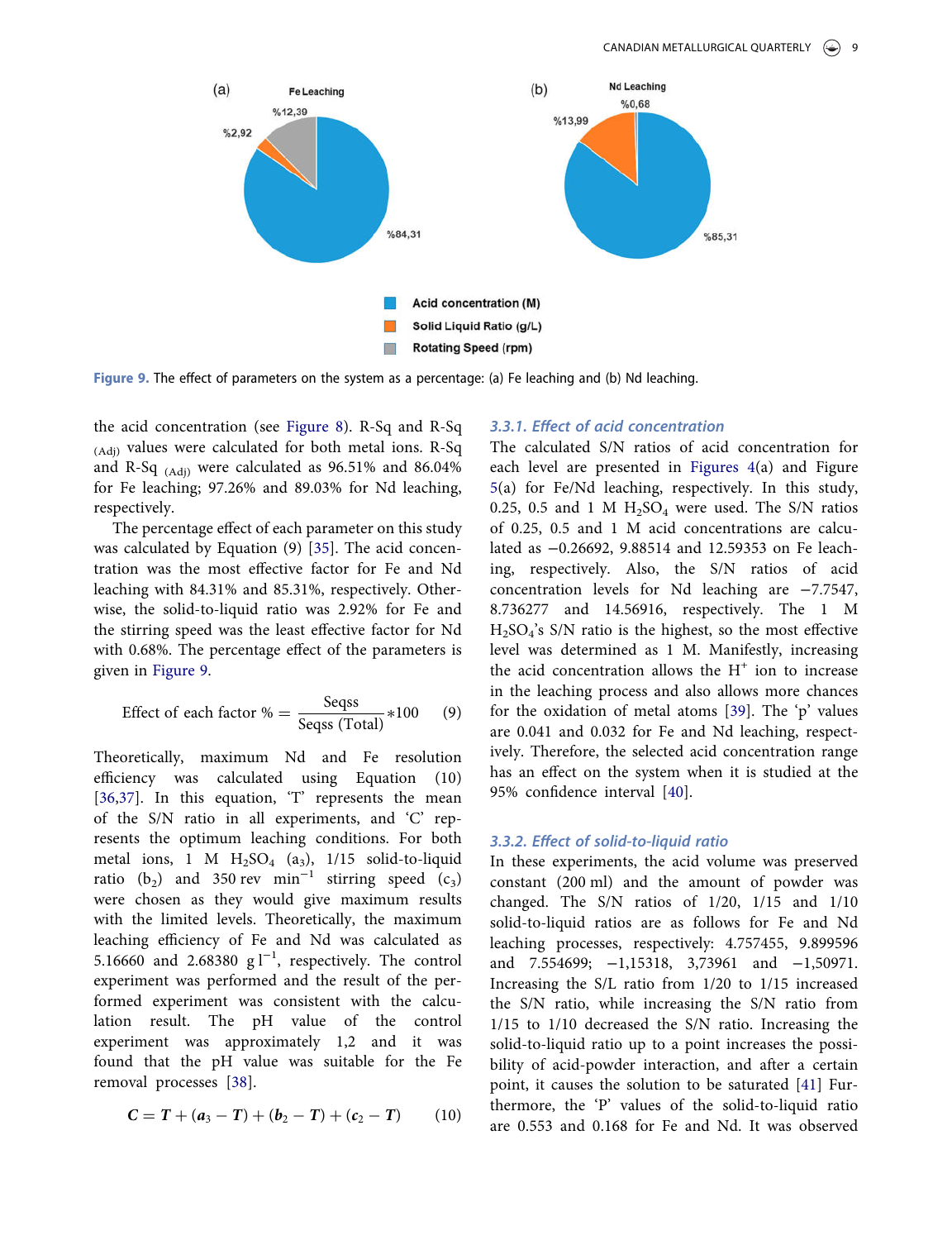that the selected parameters do not have an intense effect on the system when studied at the 95% confidence interval [[40](#page-12-6)].

#### 3.3.3. Effect of stirring speed

Leaching experiments were performed using an overhead stirrer and operated at 200, 350 and 500 rev min<sup>-1</sup> to examine the effect of stirrer speed on the leaching process. For 200, 350 and 500 rev min−<sup>1</sup> stirring speed levels, the S/N ratios for Fe leaching were calculated as 3.4740, 10.5975 and 8.14013; it was calculated as −1.8873, 2.353716 and 0.61032 for the Nd leaching process. Stirring speed increasing to 350 rev min<sup>−</sup> from 200 rev min−<sup>1</sup> positively affects the leaching process for both Fe and Nd dissolving. However, increasing the stirring speed to 500 rev min<sup>-1</sup> from 350 rev min<sup>-1</sup> decreases the leaching efficiency for both metal dissolving. At a low stirring speed, the powder is less dispersed in the leaching system, while high stirring speed increases the leaching efficiency by increasing the diffusion between the leach solution and the powder, because of the increase in the internal diffusion towards the unreacted particle surface [\[41](#page-12-7)]. As with the solid-toliquid ratio, the calculated 'P' values of the stirring speed displayed that it has no significant effect on the system within the 95% confidence interval [\[40](#page-12-6)].

#### Conclusion

In this study, the dissolution of Fe and Nd metals from the NdFeB magnets with low concentration sulphuric acid leaching was studied. Before the leaching process, magnets were pre-treated and structural characterisation analyses were done. It was observed that the magnets consist of 70.21% Fe and 20.46% Nd, and the main phase was  $Nd_2Fe_{14}B$ . After the structural characterisation and chemical analysis of the magnet powders, the leaching process was employed. The leaching performed with a low acid concentration is both costly and environmentally important. Acid concentration, solid-to-liquid ratio and mixing speed were chosen as variable parameters. The effects of 0.25, 0.5 and 1 M of acid concentration, 1/20, 1/15 and 1/10 of solid-toliquid ratios and stirring speeds of 200, 350 and 500 rev min−<sup>1</sup> on the leaching efficiency were investigated. About 1 M of acid concentration, 1/15 of solidto-liquid ratio and a stirring speed of 350 rev  $min^{-1}$ were found to be the optimum conditions for Nd and Fe. While the Fe extraction with 60.63% of efficiency was obtained, the extraction of Nd with 98.79% of efficiency was achieved. Investigations were made for the selected parameters and levels. Optimum conditions were determined within the studied parameters, and

also constant parameters such as time and temperature. Furthermore, thermodynamic calculations are presented to reason that the Nd resolution efficiency is higher than the Fe resolution efficiency at low acid concentration and amount, even if the selective leaching is not performed.

#### Acknowledgements

The authors would like to thank Professor Dr. Gültekin Göller, technician Hüseyin Sezer for the SEM-EDS analysis, and also, Professor Dr. Bora Derin and Research Assistant Faruk Kaya for FactSage calculations.

#### Disclosure statement

No potential conflict of interest was reported by the author(s).

#### Funding

The research leading to these results has received funding from the German Federation of Industrial Research Associations, Germany and TÜBITAK - Scientific of Technological Research Council of Turkey (Call identifier CORNET 29th Call) under grant agreement EN03193/20. The authors would like to greatly acknowledge TUBITAK/Turkey (Project No: 120N331) for financial support.

#### **ORCID**

Bernd Friedrich D <http://orcid.org/0000-0002-2934-2034>

#### **References**

- <span id="page-10-0"></span>[1] Binnemans K, Jones PT, Blanpain B, et al. Recycling of rare earths: a critical review. J Clean Prod. [2013;](#page-1-0)51:1– 22. DOI[:10.1016/j.jclepro.2012.12.037](https://doi.org/10.1016/j.jclepro.2012.12.037).
- <span id="page-10-1"></span>[2] Fan G, Wang M, Dang J, et al. A Novel recycling approach for efficient extraction of titanium from high-titanium-bearing blast furnace slag. Waste Manag. [2021;](#page-2-0)120:626–634. DOI:[10.1016/j.wasman.](https://doi.org/10.1016/j.wasman.2020.10.024) [2020.10.024.](https://doi.org/10.1016/j.wasman.2020.10.024)
- [3] Lu X, Miki T, Sasaki Y, et al. Thermodynamic criteria of alloying elements elimination during recycling end-oflife zinc-based products by remelting. Resour Conserv Recycl. [2022;](#page-2-0)176:105913. DOI[:10.1016/j.resconrec.](https://doi.org/10.1016/j.resconrec.2021.105913) [2021.105913](https://doi.org/10.1016/j.resconrec.2021.105913).
- [4] Gómez F, Guzmán JI, Tilton JE. Copper recycling and scrap availability. Resour Policy. [2007](#page-2-0);32(4):183–190. DOI[:10.1016/j.resourpol.2007.08.002.](https://doi.org/10.1016/j.resourpol.2007.08.002)
- <span id="page-10-2"></span>[5] Kruse S, Raulf K, Pretz T, et al. Influencing factors on the melting characteristics of NdFeB-based production wastes for the recovery of rare earth compounds. J Sustain Metall. [2017](#page-2-1);3(1):168–178. DOI:[10.1007/](https://doi.org/10.1007/s40831-016-0093-1) [s40831-016-0093-1.](https://doi.org/10.1007/s40831-016-0093-1)
- [6] Kruse S, Raulf K, Trentmann A, et al. Processing of grinding slurries arising from NdFeB magnet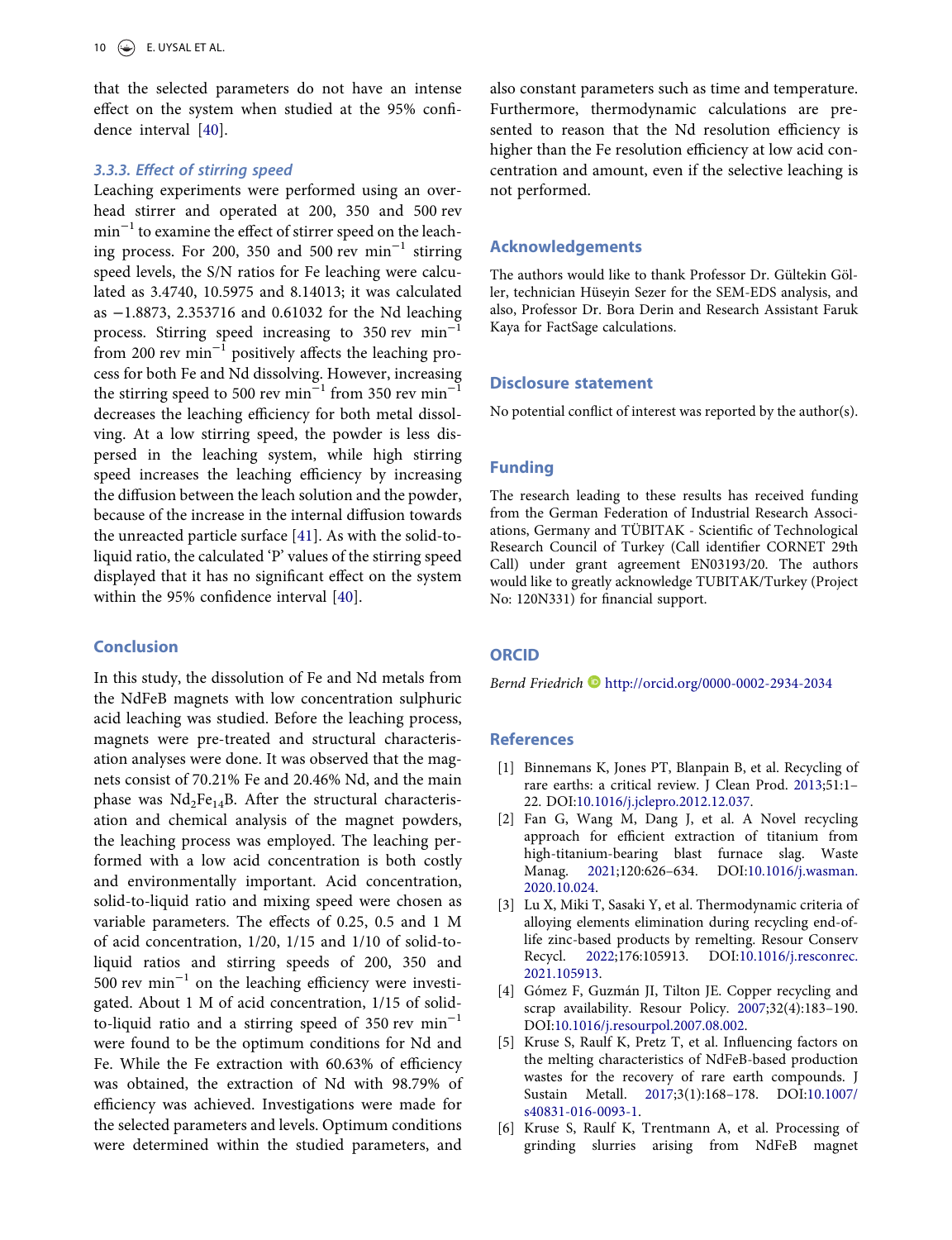production. Chem-Ing-Tech. [2015;](#page-2-1)87(11):1589–1598. DOI[:10.1002/cite.201500070.](https://doi.org/10.1002/cite.201500070)

- <span id="page-11-3"></span>[7] Polyakov EG, Sibilev AS. Recycling rare-earth-metal wastes by pyrometallurgical methods. Metallurgist. [2015](#page-2-2);59(5):368–373.
- <span id="page-11-4"></span>[8] Yang Y, Walton A, Sheridan R, et al. REE recovery from end-of-life NdFeB permanent magnet scrap: a critical review. J Sustain Metall. [2017](#page-2-2);3(1):122–149. DOI[:10.](https://doi.org/10.1007/s40831-016-0090-4) [1007/s40831-016-0090-4](https://doi.org/10.1007/s40831-016-0090-4).
- <span id="page-11-1"></span>[9] Kaya EE, Kaya O, Stopic S, et al. Ndfeb magnets recycling process: an alternative method to produce mixed rare earth oxide from scrap ndfeb magnets. Metals (Basel). [2021](#page-2-3);11(5):1–13. DOI[:10.3390/](https://doi.org/10.3390/met11050716) [met11050716](https://doi.org/10.3390/met11050716).
- [10] Omodara L, Pitkäaho S, Turpeinen EM, et al. Recycling and substitution of light rare earth elements, cerium, lanthanum, neodymium, and praseodymium from end-of-life applications - a review. J Clean Prod. [2019;](#page-2-1)236:117573. DOI:[10.1016/j.jclepro.2019.07.048.](https://doi.org/10.1016/j.jclepro.2019.07.048)
- <span id="page-11-0"></span>[11] Tuncuk A, Stazi V, Akcil A, et al. Aqueous metal recovery techniques from E-scrap: hydrometallurgy in recycling. Miner Eng. [2012](#page-2-4);25(1):28–37. DOI[:10.1016/j.](https://doi.org/10.1016/j.mineng.2011.09.019) [mineng.2011.09.019](https://doi.org/10.1016/j.mineng.2011.09.019).
- <span id="page-11-2"></span>[12] Akcil A, Ibrahim YA, Meshram P, et al. Hydrometallurgical recycling strategies for recovery of rare earth elements from consumer electronic scraps: a review. J Chem Technol Biotechnol. [2021](#page-2-3);96(7):1785– 1797. DOI[:10.1002/jctb.6739.](https://doi.org/10.1002/jctb.6739)
- [13] Tunsu C, Petranikova M, Ekberg C, et al. A hydrometallurgical process for the recovery of rare earth elements from fluorescent lamp waste fractions. Sep Purif Technol. [2016;](#page-2-3)161:172–186. DOI[:10.1016/j.seppur.](https://doi.org/10.1016/j.seppur.2016.01.048) [2016.01.048](https://doi.org/10.1016/j.seppur.2016.01.048).
- [14] Peelman S, Sun ZHI, Sietsma J, et al. Leaching of rare earth elements. Rare Earths Ind. [2016](#page-2-3): 319–334. DOI[:10.1016/b978-0-12-802328-0.00021-8](https://doi.org/10.1016/b978-0-12-802328-0.00021-8).
- <span id="page-11-5"></span>[15] Bandara HMD, Field KD, Emmert MH. Rare earth recovery from end-of-life motors employing green chemistry design principles. Green Chem. [2016](#page-2-5);18 (3):753–759. DOI:[10.1039/c5gc01255d](https://doi.org/10.1039/c5gc01255d).
- <span id="page-11-6"></span>[16] Lyman JW, Palmer GR. Recycling of rare earths and iron from NdFeB magnet scrap. High Temp Mater Process. [1993;](#page-2-5)11(1–4):175–188. DOI[:10.1515/HTMP.1993.11.1-](https://doi.org/10.1515/HTMP.1993.11.1-4.175) [4.175](https://doi.org/10.1515/HTMP.1993.11.1-4.175).
- <span id="page-11-7"></span>[17] Tian Y, Liu Z, Zhang G. Recovering REEs from NdFeB wastes with high purity and efficiency by leaching and selective precipitation process with modified agents. J Rare Earths. [2019](#page-2-6);37(2):205–210. DOI[:10.1016/j.jre.](https://doi.org/10.1016/j.jre.2018.10.002) [2018.10.002](https://doi.org/10.1016/j.jre.2018.10.002).
- <span id="page-11-8"></span>[18] Venkatesan P, Sun ZHI, Sietsma J, et al. An environmentally friendly electro-oxidative approach to recover valuable elements from NdFeB magnet waste. Sep Purif Technol. [2018](#page-2-7);191:384–391. DOI[:10.1016/j.](https://doi.org/10.1016/j.seppur.2017.09.053) [seppur.2017.09.053](https://doi.org/10.1016/j.seppur.2017.09.053).
- <span id="page-11-9"></span>[19] Önal MAR, Borra CR, Guo M, et al. Hydrometallurgical recycling of NdFeB magnets: complete leaching,: iron removal and electrolysis. J Rare Earths. [2017](#page-2-8);35 (6):574–584. DOI:[10.1016/S1002-0721\(17\)60950-5](https://doi.org/10.1016/S1002-0721(17)60950-5).
- <span id="page-11-10"></span>[20] Lin X, Qu Z, Chen Y, et al. A Novel application of hematite precipitation for high effective separation of Fe from Nd-Fe-B scrap. Sci Rep. [2019;](#page-2-9)9(1):1–8. DOI[:10.1038/](https://doi.org/10.1038/s41598-019-54896-3) [s41598-019-54896-3](https://doi.org/10.1038/s41598-019-54896-3).
- <span id="page-11-11"></span>[21] Sağır K, Elçiçek H, Özdemir OK. Optimization of catalyst preparation conditions for hydrogen generation in the presence of Co–B using Taguchi method. Int J Hydrogen Energy. [2021;](#page-2-10)46(7):5689–5698. DOI[:10.](https://doi.org/10.1016/j.ijhydene.2020.11.069) [1016/j.ijhydene.2020.11.069.](https://doi.org/10.1016/j.ijhydene.2020.11.069)
- [22] Sarikaya M, Güllü A. Taguchi design and response surface methodology based analysis of machining parameters in CNC turning under MQL. J Clean Prod. [2014;](#page-2-10)65:604–616. DOI:[10.1016/j.jclepro.2013.08.040](https://doi.org/10.1016/j.jclepro.2013.08.040).
- [23] Zhang W, Lin YC, Chien SK, et al. Efficient indium leaching and recovery from waste liquid crystal displays panels using microwave and ultrasound-assisted heating system. Sep Purif Technol. [2020;](#page-2-10)250:117154. DOI[:10.](https://doi.org/10.1016/j.seppur.2020.117154) [1016/j.seppur.2020.117154](https://doi.org/10.1016/j.seppur.2020.117154).
- <span id="page-11-18"></span>[24] Gülcan MF, Karahan BD, Gürmen S. Leaching of iron and chromium from an indigenous ferro chromium alloy via a rotary evaporator: optimum conditions determination and kinetic analysis. J Mater Res Technol. [2020;](#page-2-10)9(6):14103–14115. DOI:[10.1016/j.jmrt.2020.09.](https://doi.org/10.1016/j.jmrt.2020.09.133) [133](https://doi.org/10.1016/j.jmrt.2020.09.133).
- [25] Unal F, Kaya F. Modelling of relation between synthesis parameters and average crystallite size of Yb2O3 nanoparticles using box-behnken design. Ceram Int. [2020;](#page-2-10)46(17):26800–26808. DOI:[10.1016/j.ceramint.](https://doi.org/10.1016/j.ceramint.2020.07.155) [2020.07.155.](https://doi.org/10.1016/j.ceramint.2020.07.155)
- <span id="page-11-12"></span>[26] Li L, Qu W, Zhang X, et al. Succinic acid-based leaching system: A sustainable process for recovery of valuable metals from spent Li-Ion batteries. J Power Sources. [2015;](#page-4-1)282:544–551. DOI:[10.1016/j.jpowsour.2015.02.](https://doi.org/10.1016/j.jpowsour.2015.02.073) [073](https://doi.org/10.1016/j.jpowsour.2015.02.073).
- <span id="page-11-13"></span>[27] Huang J, Liu X, Kan X, et al. Exchange bias behavior on permanent magnet Nd–Fe–B. J Mater Sci Mater Electron. [2020;](#page-4-2)31(22):20325–20331. DOI:[10.1007/](https://doi.org/10.1007/s10854-020-04552-8) [s10854-020-04552-8.](https://doi.org/10.1007/s10854-020-04552-8)
- <span id="page-11-14"></span>[28] Lee CH, Chen YJ, Liao CH, et al. Selective leaching process for neodymium recovery from scrap Nd-Fe-B magnet. Metall Mater Trans A Phys Metall Mater Sci. [2013;](#page-5-3)44(13):5825–5833. doi[:10.1007/s11661-013-1924-](https://doi.org/10.1007/s11661-013-1924-3) [3.](https://doi.org/10.1007/s11661-013-1924-3)
- <span id="page-11-15"></span>[29] Kumari A, Jha MK, Pathak DD. An innovative environmental process for the treatment of scrap Nd-Fe-B magnets. J Environ Manage. [2020;](#page-5-4)273:111063. doi[:10.1016/j.](https://doi.org/10.1016/j.jenvman.2020.111063) [jenvman.2020.111063.](https://doi.org/10.1016/j.jenvman.2020.111063)
- <span id="page-11-16"></span>[30] Bale CW, Bélisle E, Chartrand P, et al. FactSage Thermochemical Software and Databases - 2010 - 2016. Calphad. [2016;](#page-5-5)54:35–53. Available from: [www.](www.factstage.com) [factstage.com](www.factstage.com).
- <span id="page-11-17"></span>[31] München DD, Bernardes AM, Veit HM. Evaluation of neodymium and praseodymium leaching efficiency from post-consumer NdFeB magnets. J Sustain Metall. [2018;](#page-5-6)4(2):288–294. DOI[:10.1007/s40831-018-0180-6](https://doi.org/10.1007/s40831-018-0180-6).
- <span id="page-11-19"></span>[32] Moghaddam J, Sarraf-Mamoory R, Abdollahy M, et al. Purification of zinc ammoniacal leaching solution by cementation: determination of optimum process conditions with experimental design by Taguchi's method. Sep Purif Technol. [2006](#page-7-2);51(2):157–164. DOI[:10.1016/j.](https://doi.org/10.1016/j.seppur.2006.01.012) [seppur.2006.01.012](https://doi.org/10.1016/j.seppur.2006.01.012).
- <span id="page-11-20"></span>[33] Mbuya BI, Kime MB, Tshimombo AMD. Comparative study of approaches based on the Taguchi and ANOVA for optimising the leaching of copper–cobalt flotation tailings. Chem Eng Commun. [2017;](#page-7-3)204 (4):512–521. DOI:[10.1080/00986445.2017.1278588](https://doi.org/10.1080/00986445.2017.1278588).